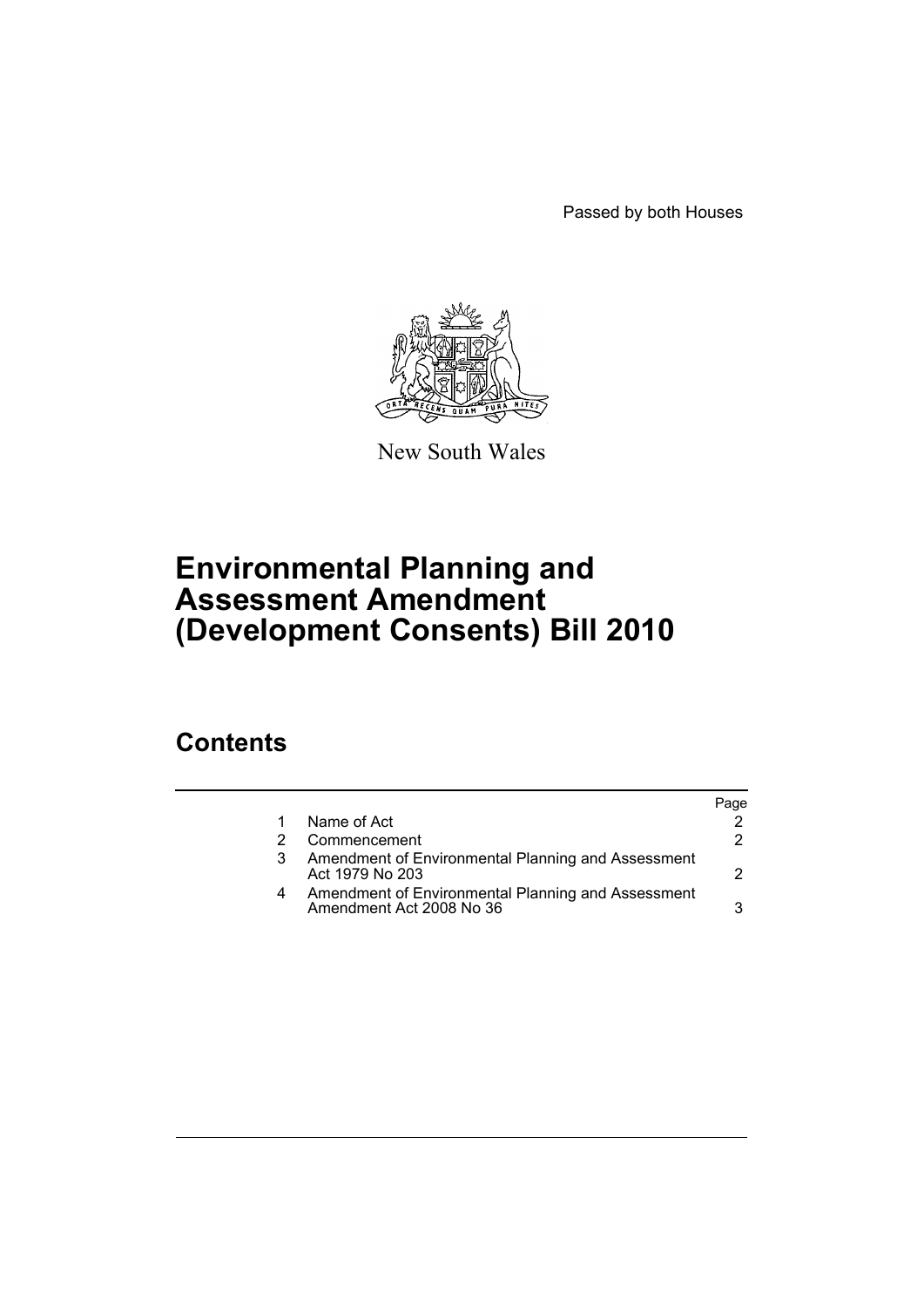*I certify that this public bill, which originated in the Legislative Assembly, has finally passed the Legislative Council and the Legislative Assembly of New South Wales.*

> *Clerk of the Legislative Assembly. Legislative Assembly, Sydney, , 2010*



New South Wales

# **Environmental Planning and Assessment Amendment (Development Consents) Bill 2010**

Act No , 2010

An Act to amend the *Environmental Planning and Assessment Act 1979* in relation to the lapsing of development consents.

*I have examined this bill and find it to correspond in all respects with the bill as finally passed by both Houses.*

*Assistant Speaker of the Legislative Assembly.*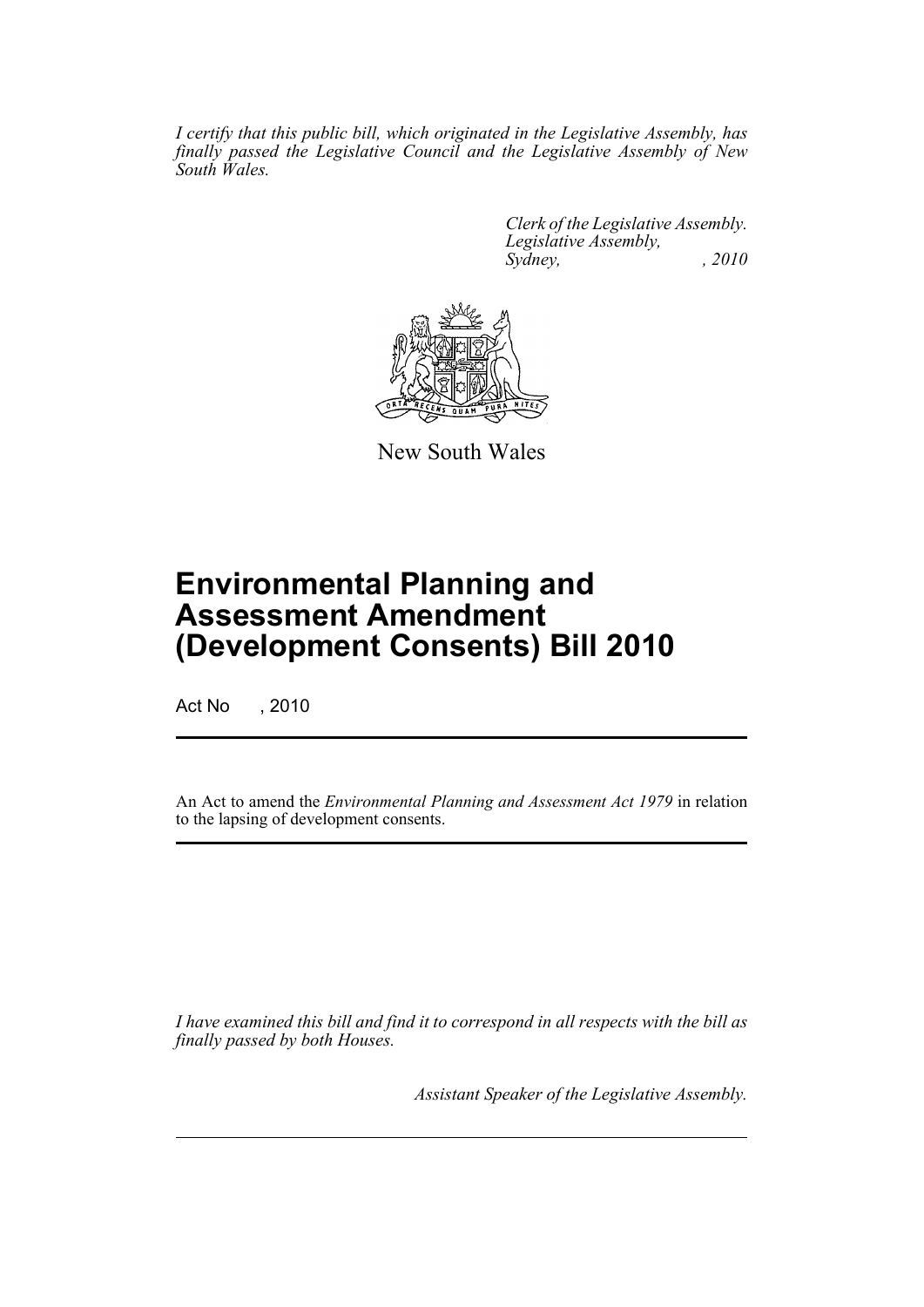### <span id="page-2-0"></span>**The Legislature of New South Wales enacts:**

#### **1 Name of Act**

This Act is the *Environmental Planning and Assessment Amendment (Development Consents) Act 2010*.

#### <span id="page-2-1"></span>**2 Commencement**

This Act commences on the date of assent to this Act.

#### <span id="page-2-2"></span>**3 Amendment of Environmental Planning and Assessment Act 1979 No 203**

#### (1) **Section 95 Lapsing of consent**

Insert after section 95 (3):

- (3A) A reduction that has been made under subsection (2) is to be disregarded if:
	- (a) the development consent operated before, and lapses after, the commencement of this subsection (or the development consent lapsed during the period commencing on 22 April 2010 and ending on the commencement of this subsection), or
	- (b) the development consent operated before, and lapses after, a date after 1 July 2011 prescribed by the regulations.

A reduction may not be made under subsection (2) during the period commencing on the commencement of this subsection and ending on 1 July 2011 or during any subsequent period prescribed by the regulations.

### (2) **Section 95 (7)**

Insert after section 95 (6):

(7) The regulations may set out circumstances in which work is or is not taken to be physically commenced for the purposes of this section.